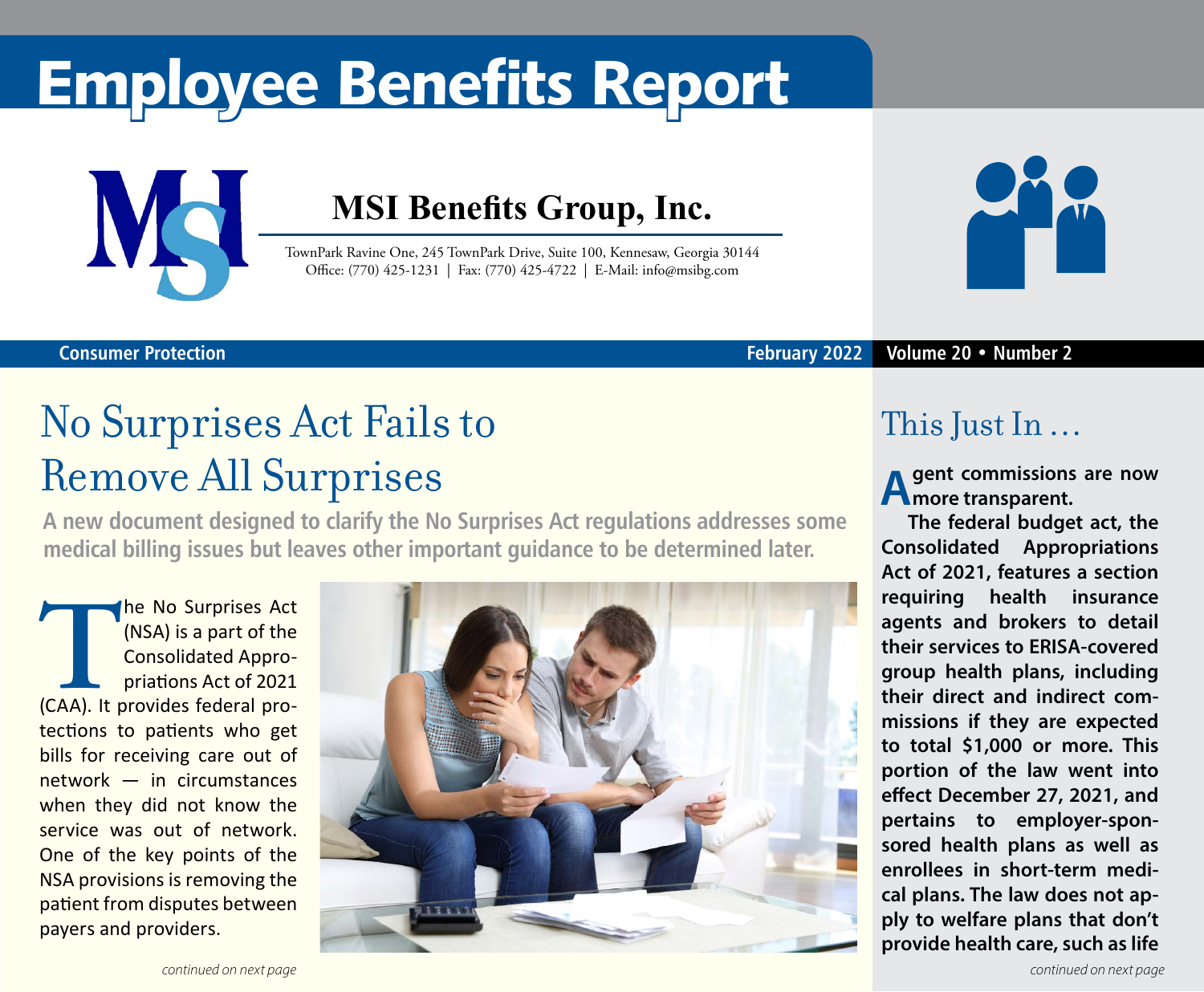A study by the Office of the Assistant Secretary for Planning and Evaluation Office of Health Policy found that surprise bills occur frequently and can have a negative effect on a person's budget. "On average, 18 percent of emergency room visits by people with large employer coverage result in one or more out-of-network bills and nearly 20 percent of patients undergoing in-network elective surgeries or giving birth in a hospital received surprise bills," according to the study.

Surprise bills averaged more than \$1,200 for anesthesia; \$2,600 for surgical assistants; and \$750 for childbirth.

President Donald Trump signed the NSA as part of the Consolidated Appropriation Act of 2021 on Dec. 27, 2020. Most sections of the legislation went into effect on Jan. 1, 2022, and the Departments of Health and Human Services, Treasury and Labor have responsibility for issuing regulations and guidance to implement several of the provisions. Prior to the law going into effect, the Office of the Assistant Secretary published an issue brief about the NSA to explain:

- \* Why the rule is needed
- State-level approaches
- Key provisions of the rule
- Implementation
- How it will impact consumers
- $*$  The process for resolving disputed.

While the NSA gives employers some direction on how to navigate the new law, there remains some controversy about the Act's interpretation. For instance, the brief does not address:

- **\*\*** Proposed arbitration rules
- **\*\*** Concerns of 152 lawmakers who signed a letter arguing that the rules "do not reflect the way the law was written, do not reflect a policy that could have passed Congress, and do not create a balanced process to settle payment disputes."
- $*$  How to protect consumers against "exorbitant charges and balance billing when using ground ambulance services."

The brief can be found at https://tinyurl.com/2p8cv9ke

#### **What You Need to Know**

The No Surprises Act requires providers and health plans to assist patients in finding health care cost information.

The NSA protects patients from receiving surprise medical bills when there are gaps in coverage for emergency services and certain services provided by out-ofnetwork clinicians at in-network facilities, including by air ambulances.

In general, the NSA provides that an employee who has either private or employersponsored health care coverage, and who receives a bill for medical services received **and disability plans.**

**Agents must provide employer groups with a fully documented description of the services they provide, although the exact method of reporting this information or the types of forms to be used have not been determined by the Department of Labor.**

**Your agent must alert you to any change in compensation no later than 60 days after identifying the change and within 90 days upon receiving a written request for plan information.**

**Health insurers offering individual and short-term health insurance coverage are required to disclose to enrollees and to the HHS all compensation provided to agents and brokers associated with plan selection and enrollment.**

during an emergency from an out-of-network provider, will only be liable for paying deductibles and in-network cost-sharing amounts.

Providers and insurers will need to work together to negotiate reimbursement to the provider. If a dispute arises, the NSA states that this will be handled using an independent dispute resolution process. The legislation does not set a benchmark for how much reimbursement should be for services. **On**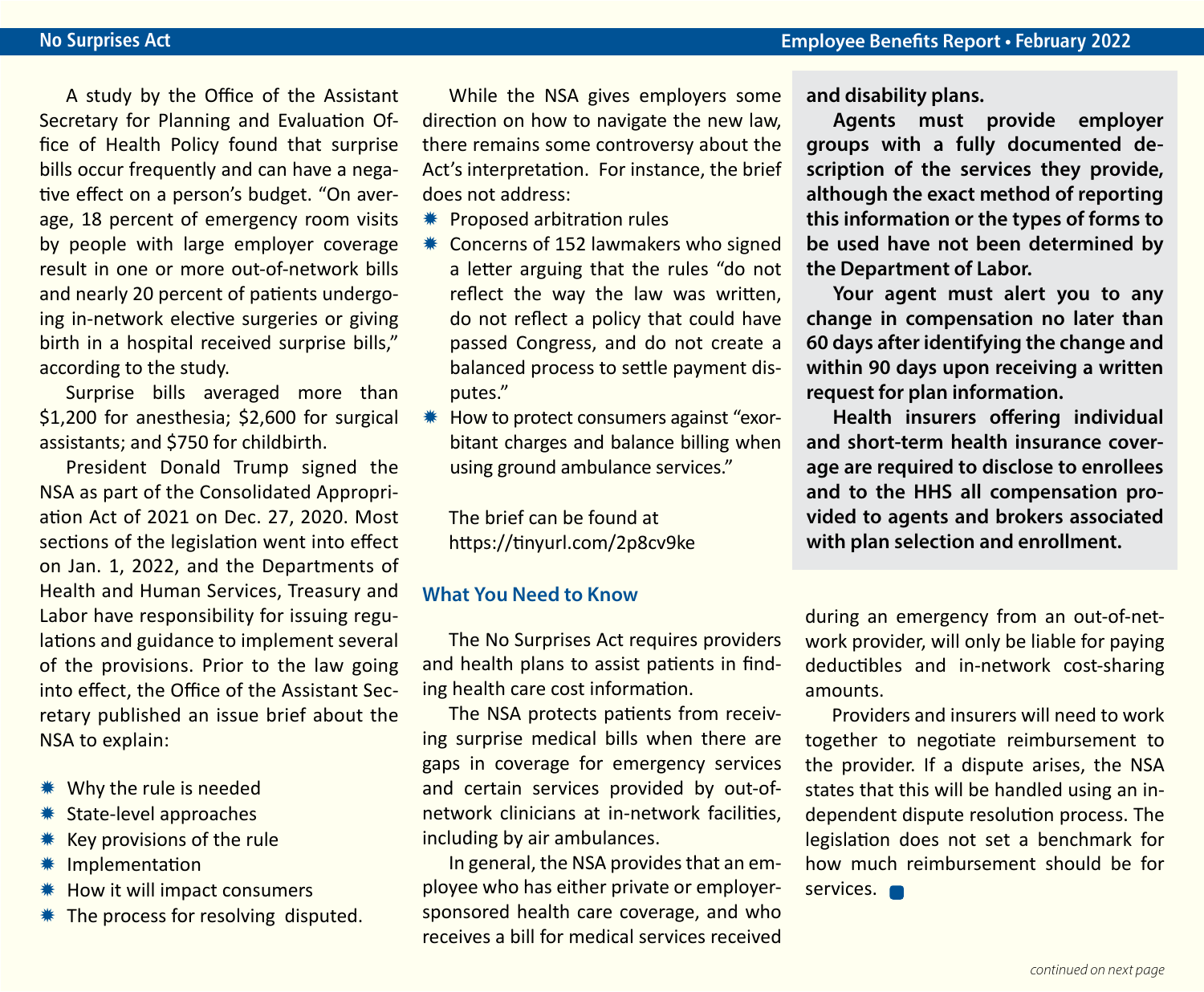### Early Retirees Need Health Coverage Options

**It's a dream come true for many Americans when they realize they can retire early.**

**Normally, retirees can take ad-**<br>vantage of Medicare, which is<br>the federal health insurance<br>program for people 65 or older<br>(though it may also cover younger people vantage of Medicare, which is the federal health insurance program for people 65 or older with disabilities or people with End-Stage Renal Disease).

But when people retire early, they are too young for Medicare. What are their options?

#### **COBRA**

COBRA (Consolidated Omnibus Budget Reconciliation Act), in general, requires employers with 20 or more employees offering health plans to provide employees and certain family members the option to extend their plan for up to 18 months when coverage would have lapsed, such as upon retirement. The downside with COBRA is that employers are not required to subsidize the costs of the plan as they normally would. Consequently, the coverage may be unaffordable. In addition, employees might have to pay an additional 2 percent administrative fee.

#### **Phased Retirement**

Many large firms used to offer formal phased-retirement plans that included health insurance, but now only one in 10 employers does, according to NerdWallet. Alternatively, companies offering early retirement health insurance usually provide an alternate program with fewer benefits or the company health insurance at a higher premium than they offer to current employees.

#### **Spouse**

Early retiring employees with an employed spouse or partner who has employer-sponsored health coverage may be able to obtain coverage through their spouse or partner's plan.

#### **Private**

Early retirees may wish to apply for private insurance, though prices are likely to be a lot more than they've been paying.

#### **Short-Term**

Short-term health insurance is intended as temporary for people who have a health insurance coverage gap. Coverage varies from one month to one year and, depending on the state, there is an option to renew for up to three years.

Short-term plans are cheaper than standard health insurance, but they aren't the same as major medical insurance. The plans have limited benefits and can lead to

substantial out-of-pocket costs. They also are not Affordable Care Act (ACA) compliant. They don't cover the 10 essential minimum benefits and anyone with a pre-existing condition, such as diabetes or cancer, will not be accepted for coverage. There are also limits on the number of covered doctor visits and prescription drug coverage. There's no coverage for maternity.

On the positive side, someone can enroll anytime and there is no waiting period. Coverage may be effective as early as the day after the application is made. Most short-term plans have open networks, which means policyholders can select the doctor or hospital of their choice.

#### **Marketplace**

The ACA Health Insurance Marketplace offers major medical coverage including the 10 essential health benefits required by the ACA. These benefits range from emergency to laboratory services. No one who applies can be denied coverage for having a pre-existing health condition.

Costs for marketplace plans vary, depending on the applicant's location and the level of coverage. The downside is that ACA plans can be very expensive if the applicant does not qualify for a subsidy. However, anyone whose income is between 100 percent and 400 percent of the federal poverty levels may be eligible for a Premium Tax Credit (PTC). You may also be eligible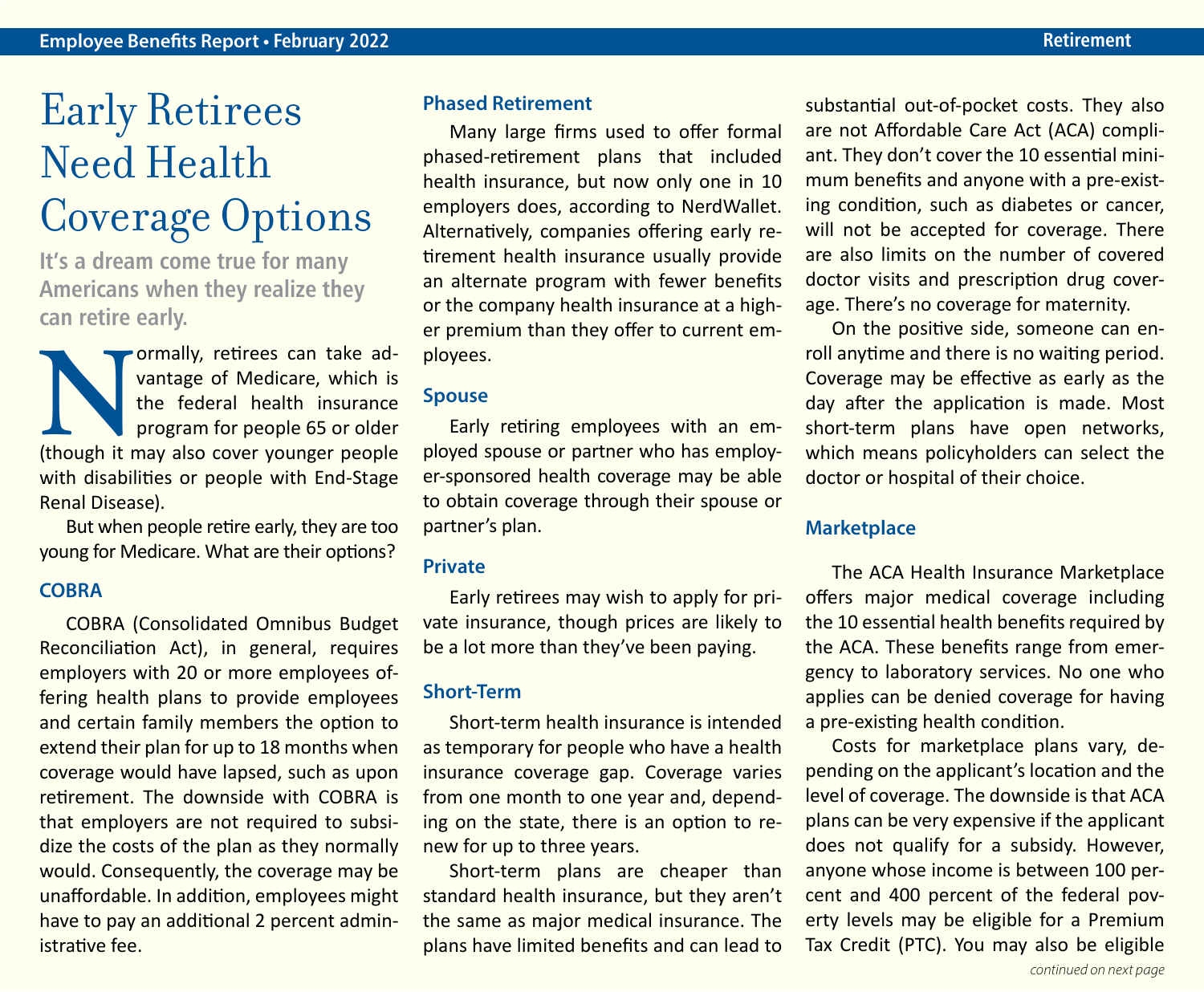

for some PTC if your income exceeds 400%.

One important limitation with an ACA Marketplace plan is that the networks are more narrow, so applicants may not be able to get their preferred providers.

#### **Direct Primary Care**

Direct primary care, often referred to as concierge care, is a way for early retirees to get coverage for basic doctor services. This type of coverage is growing in popularity because patients get same-day visits, 24 hour availability, low waiting room times, and house calls.

Patients pay a monthly membership fee that covers basic primary care services. There are no monthly health insurance premiums or copays. Direct primary care does not extend beyond primary services, however. People who get this type of coverage should also enroll in a high deductible health plan (HDHP), to cover catastrophic care, such when a patient requires emergency, serious, or extensive care.

Regardless of which coverage type your employee favors, it will be to their advantage to talk to an insurance agent or broker to make an informed choice.

## New Saving Incentive for Grandparent-Owned 529 Plans

**The Consolidated Appropriations Act has made it easier for grandparents to save money for grandkids in an employersponsored 529 plan — starting with the 2023-2024 academic year.**

529 plan is a tax-advantaged em<br>
ployer-offered savings account<br>
employees can use to save for<br>
Kindergarten through grade 12<br>
tuition, or for higher education and trade ployer-offered savings account employees can use to save for Kindergarten through grade 12 schools for themselves or a child. The funds typically are invested in stock and bond funds and 529 account owners don't have to pay capital gains taxes on earnings when withdrawn for qualified education expenses.

Saving for college has become an imperative for many families as parents have taken on more than \$100 billion of the \$1.7 trillion U.S. student debt, according to SavingforCollege.com, the U.S. Federal Reserve and the Federal Reserve Bank of New York. To help their children with college costs, many parents have taken out equity loans or reduced their 401(k) contributions. For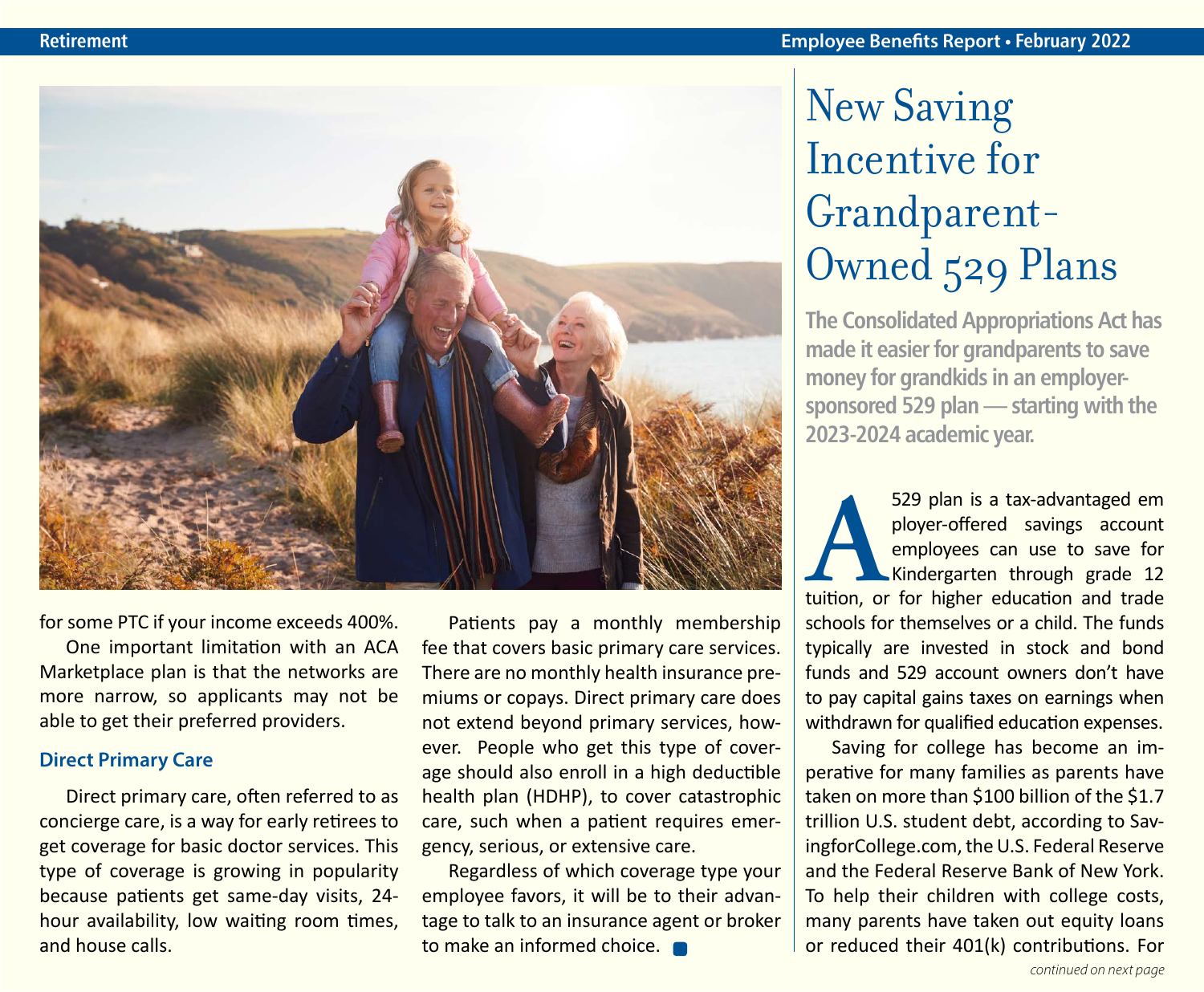

these reasons grandparents have become interested in helping their grandchildren save for college through a 529 plan.

The 529 plans were created in the late 1990s to help parents. In 2019, the SECURE Act made it possible for families to also use the plans to pay K-12 tuition for their children, as well as for apprenticeships, college and trade schools and to pay for student loans.

Another big change came in 2021, when the Consolidated Appropriations Act called for changes to the Free Application for Federal Student Aid (FAFSA) process. It was assumed the changes would happen soon after, but the Department of Education announced in June 2021 that the proposed FAFSA simplification changes will be delayed. Instead, the provisions will happen in phases beginning in 2021 and lasting through 2025. A new FAFSA form that allows for changes affecting grandparents' contributions will not be released until October 1, 2022, for the 2023-2024 academic year.

That means that grandparent 529 plan distributions — as well as contributions made by non-custodial parents and friends — currently may count as untaxed income on a student's FAFSA. For instance, a grandparent who takes a \$10,000 529 plan distribution to help pay for college can reduce

their grandchild's aid eligibility by \$5,000.

Generally, though, 529 plans have a minimal effect on financial aid. For instance, FAFSA ignores distributions from a parent-owned 529 plan.

#### **Employer Contributions**

Employers can make matching contributions, but these contributions will increase an employee's taxable wages. Still, many employees perceive this as free money and participation in a 529 usually increases when employers offer matching contributions. In addition, while contributions to a 529 plan are not deductible at the federal level, more than 30 states offer a tax deduction or credit for contributions.

There are some administrative complexities to consider. For instance, with some traditional state-sponsored 529 plans, an employee who wants to change a contribution usually has to log into the state-run 529 site, change their monthly contribution, print out a form, and give that form to their benefits administrator. The benefits administrator must manually adjust the employee's payroll deduction in their payroll software.

There are options, so it pays to do your research. Some companies, such as financial technology firms, offer 529 plans that integrate with state-run 529 plans and offer a simplified user and enrollment experience.